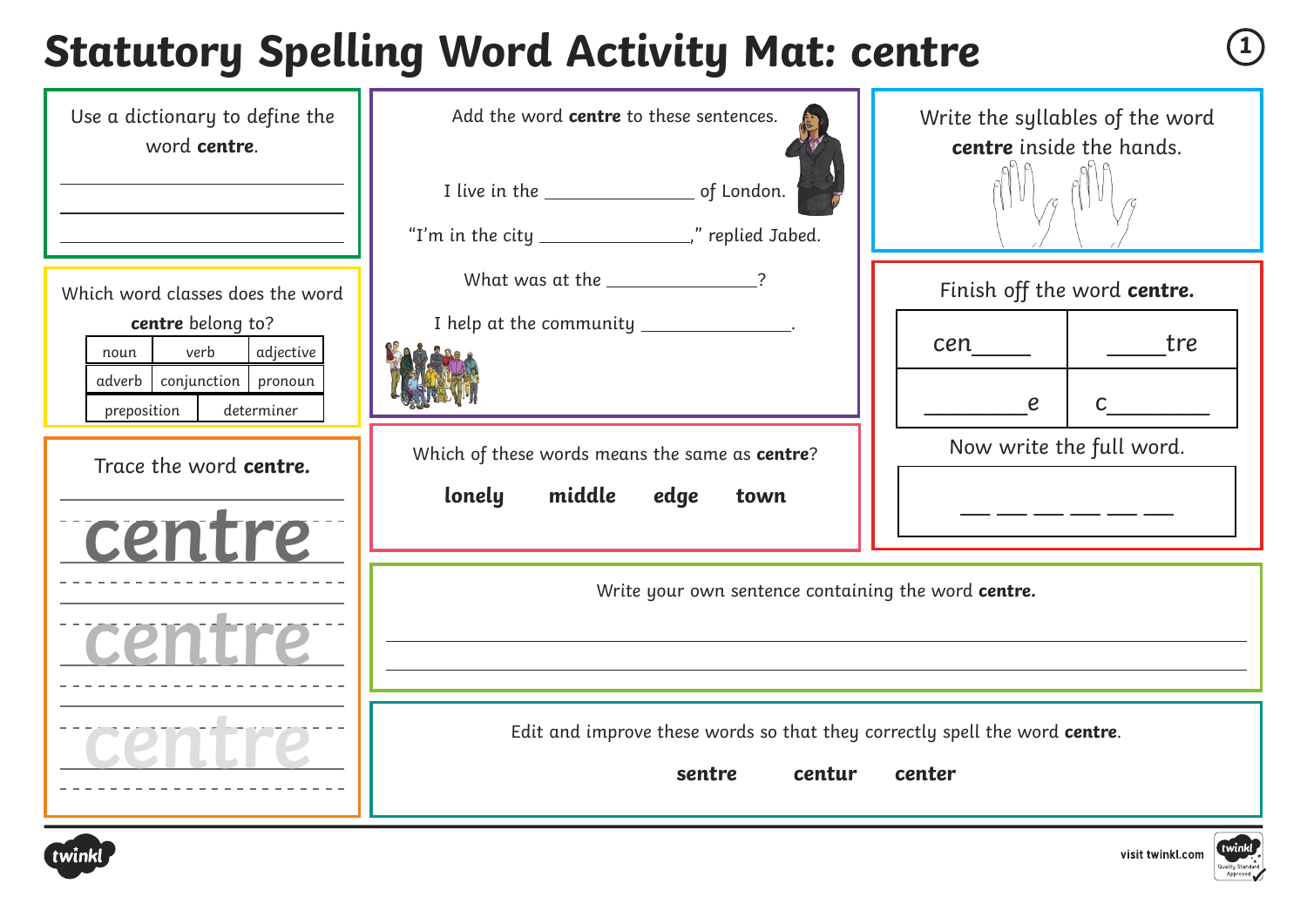# **Statutory Spelling Word Activity Mat: century <sup>2</sup>**

| Use a dictionary to define the<br>word century.                                                                                                                                                  | Add the word century to these sentences.<br>I was born in the 20 <sup>th</sup><br>"He scored a ____________!" called the commentator.                                                                                     | Write the syllables of the word<br>century inside the hands.                                                                                       |
|--------------------------------------------------------------------------------------------------------------------------------------------------------------------------------------------------|---------------------------------------------------------------------------------------------------------------------------------------------------------------------------------------------------------------------------|----------------------------------------------------------------------------------------------------------------------------------------------------|
| Which word classes does the<br>word century belong to?<br>verb<br>adjective<br>noun<br>conjunction   pronoun<br>adverb<br>determiner<br>preposition<br>Trace the word <b>century.</b><br>century | Her life spanned for almost a _____________.<br>The school was built in the last _____________.<br>Which of these words means the same as century?<br>10 years 100 years<br>1000 years<br>1 year                          | Finish off the word century.<br>$\rule{1em}{0.15mm}$ $\frac{\text{ury}}{\text{ury}}$<br>$\overline{y}$<br>$\mathsf{C}$<br>Now write the full word. |
|                                                                                                                                                                                                  | Write your own sentence containing the word century.<br><u> 1989 - Johann Barbara, martxa al III-lea (h. 1989).</u><br>Edit and improve these words so that they correctly spell the word century.<br>centurie<br>sentury | cenchury                                                                                                                                           |



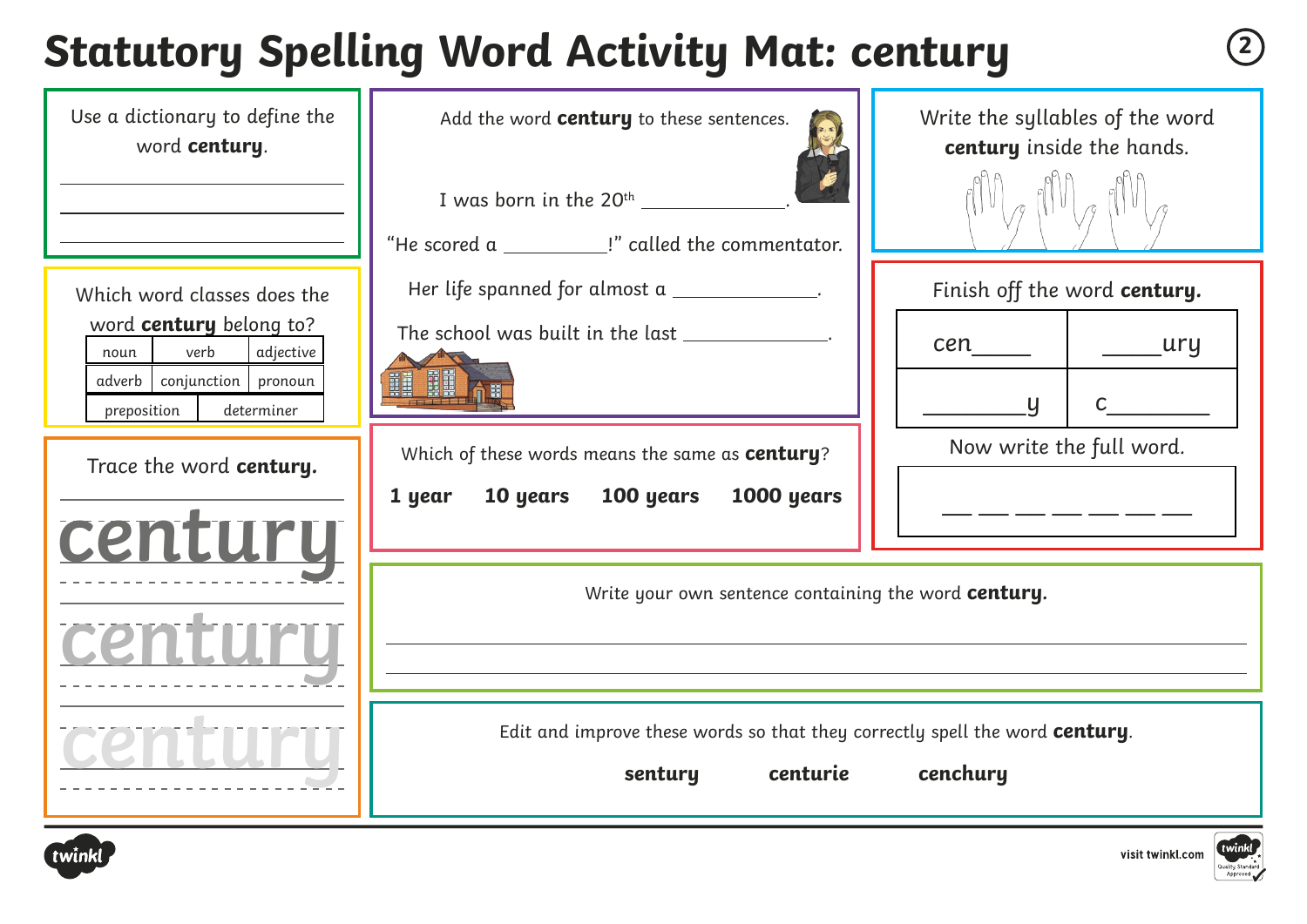#### **Statutory Spelling Word Activity Mat: certain <sup>3</sup>**

| Use a dictionary to define the<br>word certain.                                        | Add the word <b>certain</b> to these sentences.                                                   | Write the syllables of the word<br><b>certain</b> inside the hands. |
|----------------------------------------------------------------------------------------|---------------------------------------------------------------------------------------------------|---------------------------------------------------------------------|
|                                                                                        | More changes are almost _____________.<br>"Are you _____________?" asked Mrs Chen.                |                                                                     |
| Which word classes does the                                                            | He raised a ______________ problem.                                                               | Finish off the word certain.                                        |
| word certain belong to?<br>verb<br>adjective<br>noun<br>adverb   conjunction   pronoun | I don't know anything for _____________.                                                          | ain<br>cer                                                          |
| preposition<br>determiner                                                              |                                                                                                   | in<br>ce                                                            |
| Trace the word certain.                                                                | Which of these words means the same as certain?                                                   | Now write the full word.                                            |
| certain                                                                                | definite<br>dismal<br>define<br>dictate                                                           | المنتقل المنتقل لمنتقل المنتقل المنتقل المنتقل                      |
|                                                                                        | Write your own sentence containing the word certain.                                              |                                                                     |
|                                                                                        | <u> 1980 - Andrea Andrew Maria (h. 1980).</u>                                                     |                                                                     |
|                                                                                        | Edit and improve these words so that they correctly spell the word certain.<br>sertain<br>certtun | certian                                                             |
|                                                                                        |                                                                                                   |                                                                     |



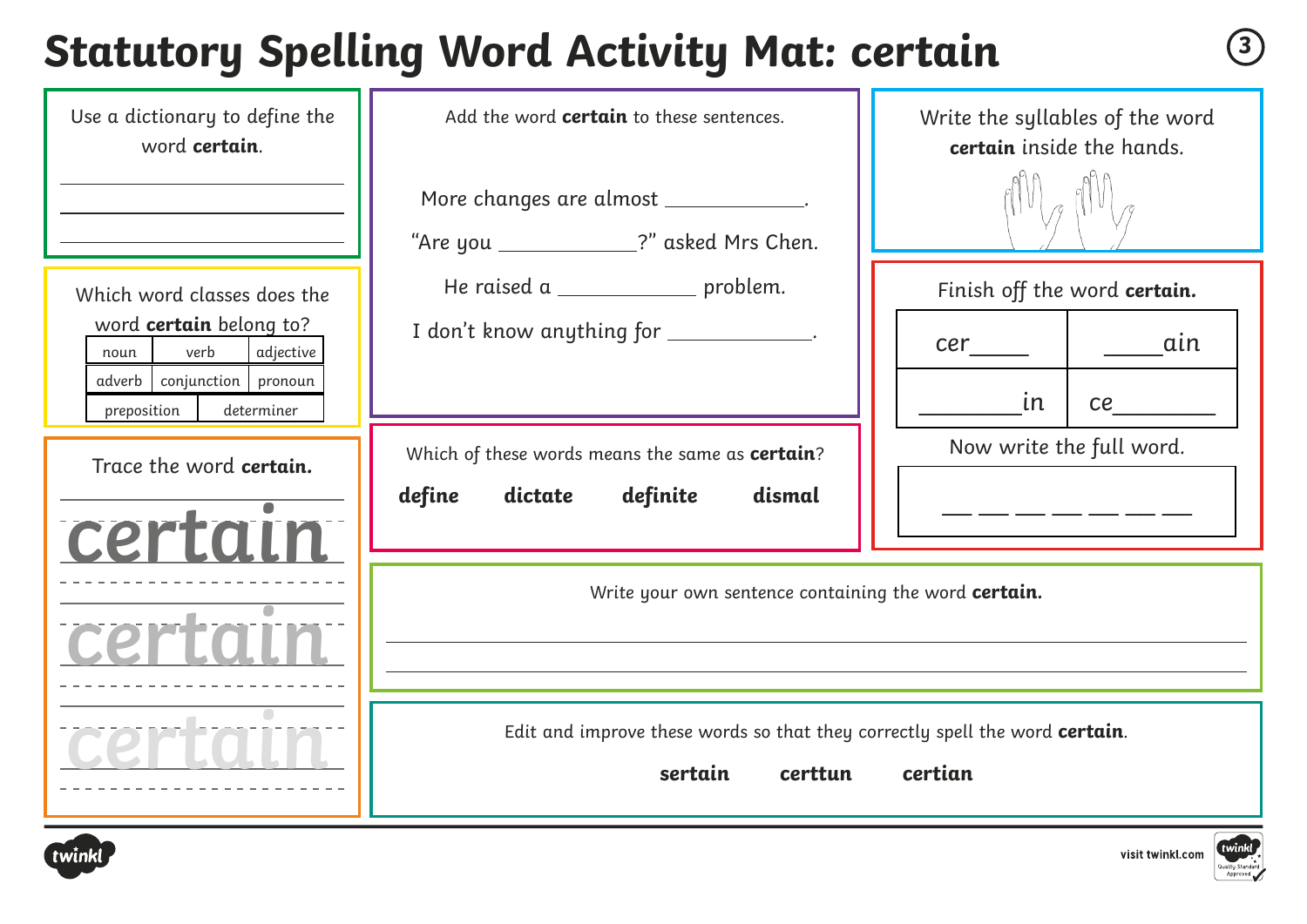## **Statutory Spelling Word Activity Mat: circle <sup>4</sup>**

| Use a dictionary to define the<br>word circle.                                                                                                                                              | Add the word circle to these sentences.<br>$Can we sit in a ______$<br>"I drew a _______________!" beamed Ben.                                                                                                                                                                  | Write the syllables of the word circle<br>inside the hands.                                        |
|---------------------------------------------------------------------------------------------------------------------------------------------------------------------------------------------|---------------------------------------------------------------------------------------------------------------------------------------------------------------------------------------------------------------------------------------------------------------------------------|----------------------------------------------------------------------------------------------------|
| Which word classes does the<br>word circle belong to?<br>verb<br>adjective<br>noun<br>conjunction pronoun<br>adverb<br>determiner<br>preposition<br>Trace the word <b>circle.</b><br>circle | The train travelled in a<br><b>Example 20</b> the correct answer.<br>Which of these words means the same as circle?<br>ladder<br>chair<br>ring<br>expanse                                                                                                                       | Finish off the word circle.<br>cle <b>c</b><br>cir<br>$\boldsymbol{e}$<br>Now write the full word. |
| CIrc                                                                                                                                                                                        | Write your own sentence containing the word circle.<br><u> 1989 - Andrea Station Barbara, actor a component de la componentación de la componentación de la componentació</u><br>Edit and improve these words so that they correctly spell the word circle.<br>sircle<br>cercle | curcel                                                                                             |